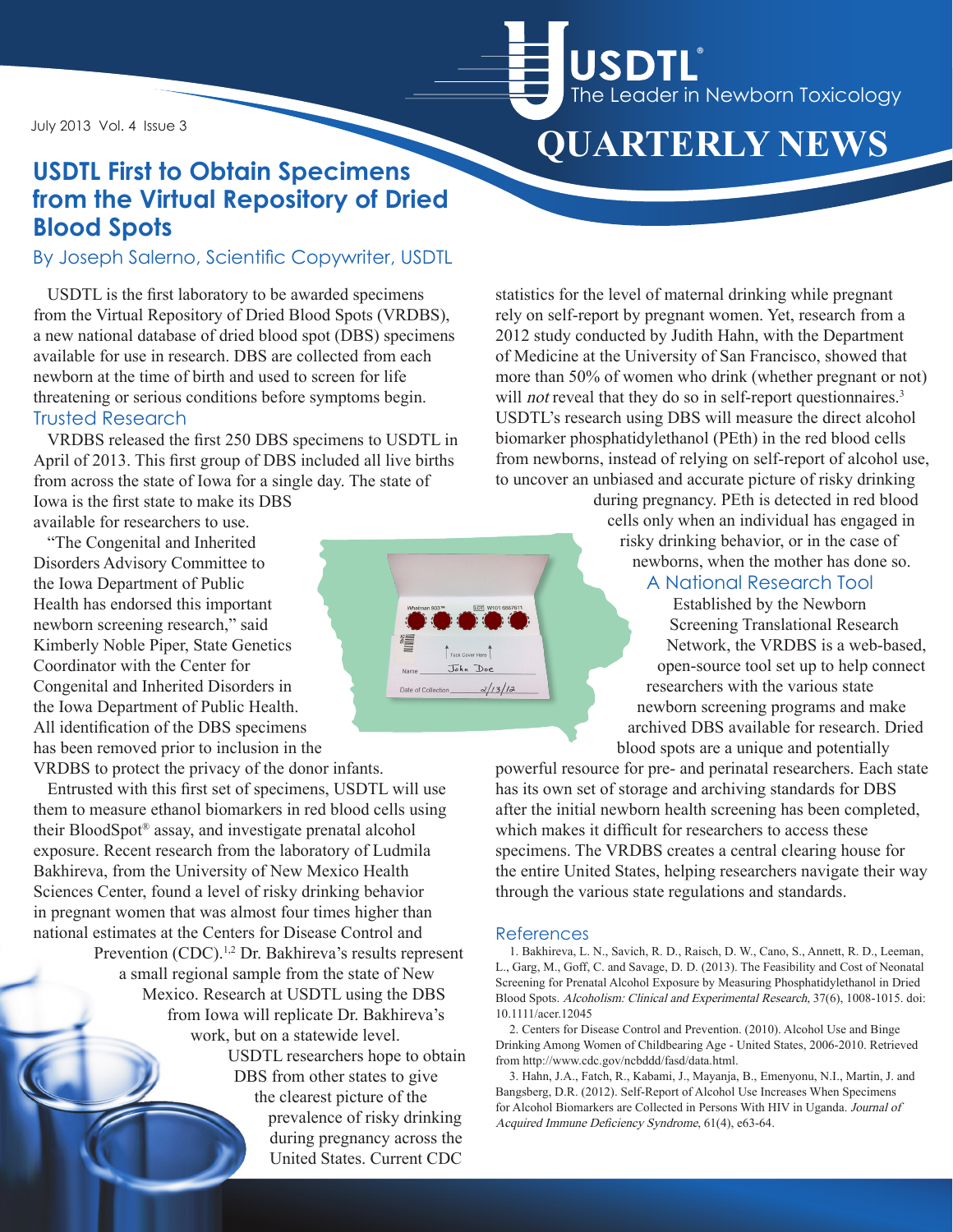## **Maternal Tobacco Use May Indicate Other Harmful Substance Misuse**

By Joseph Salerno, Scientific Copywriter, USDTL

Maternal smoking may be an indirect marker for other substance abuse risks to the health of a newborn. Research has shown that tobacco smokers are more likely to use illegal drugs and engage in risky drinking behavior.<sup>1</sup> As well, prenatal tobacco exposure (PTE) itself can cause severe health problems for a developing fetus, many of which have lifelong consequences for a child.

Tobacco users are seven times more likely than nonsmokers to try marijuana or cocaine, 14 times more likely to try crack cocaine, and 16 times more likely to try heroin.<sup>1</sup> These substances of abuse have a very high potential to harm a growing fetus. Research suggests children exposed to any of these substances in the womb may suffer from behavioral, cognitive, and neurodevelopmental problems as

they grow. Maternal marijuana use in particular has been shown to predispose children to impaired attention, memory, and problem-solving skills during their adolescent years. Cognitive and memory impairment due to maternal marijuana use have been shown to persist into adulthood, at least as long as 22 years of age.

Babies exposed to cocaine, heroin, or crack during pregnancy often experience severe drug withdrawal

symptoms following birth. Newborn withdrawal often results in separation from the mother, often for weeks, while the baby is monitored in the neonatal intensive care unit until withdrawal symptoms subside.

Tobacco use has also been shown to be an indicator of alcohol misuse in adults.<sup>2</sup> Smokers are 3-5 times more likely to be alcohol abusers than nonsmokers. Alcohol use during pregnancy may cause any number of harmful effects to the fetus, known collectively as fetal alcohol spectrum disorders (FASD). The most severe cases, resulting in fetal alcohol syndrome, can leave a child disabled to the point of needing lifelong support from professional caregivers.

In the most recent estimates from the Centers for Disease Control and Prevention, 13% of pregnant women reported smoking during the last three months of their pregnancy.<sup>3</sup> PTE is itself associated with numerous adverse newborn outcomes. Smoking has been associated with increased difficulty to conceive a child, adversely complicating the experience of childbirth even before it has begun.<sup>3</sup>

Smoking has been shown to be a risk factor for several prenatal complications including placental abruption, placenta previa, and premature water break. Maternal



smoking may cause miscarriage, premature delivery and low birth weight. Babies exposed to tobacco in the womb have also been shown to be more susceptible to sudden infant death syndrome.<sup>3</sup>

PTE is significantly associated with an increase in physical birth defects including cleft lip and palate, and clubfoot. A review of more than 173,000 cases of children with birth defects conducted by Hackshaw et al. (2011) found a significant correlation between maternal smoking during pregnancy and several severe physical birth defects including heart, lung, stomach, and nervous system defects.<sup>4</sup>

Smoking during pregnancy may result in inattention and antisocial behavior during early childhood.<sup>5</sup> Adolescent children experiencing PTE may be predisposed to

> attention deficit hyperactivity disorder, physiological changes in neurodevelopment, as well as addiction to nicotine<sup>6</sup>

Maternal tobacco use can be detected by testing for cotinine, the metabolite of nicotine that is formed in the liver. Cotinine has a much longer half-life in the body than nicotine (16 hours vs. 2-3 hours respectively), and can be detected in both maternal and fetal tissues. In the mother, cotinine testing is carried out in urine, saliva, blood, hair, or nail samples, depending on the window

iStock photo

of detection required. In the newborn, cotinine from maternal smoking can be detected in umbilical cord tissue and cord blood, though the window of detection is much longer in cord tissue than in cord blood.

USDTL offers several methods to screen for cotinine exposure in newborns, as well as other drugs of abuse. Please contact our Client Services group at clientservices@usdtl.com or by phone at  $(800)$  235-2367. Visit us at www.USDTL.com for more information about cotinine testing and all our newborn testing services.

#### References:

1. Lai, S., et al. (2000). Journal of Addictive Diseases, 19(4), 11-24. PMID: 11110061.

2. McKee, S.A., et al. (2007). Archives of Internal Medicine, 167(7), 716-721. doi: 10.1001/archinte.167.7.716.

3. Pregnancy Risk Assessment and Monitoring System. (2008). Retrieved from: http://www.cdc.gov/reproductivehealth/TobaccoUsePregnancy/

4. Hackshaw, A., et al. (2011). Human Reproduction Update, 17(5), 589-604. doi: 10.1093/humupd/dmr022.

5. Cornelius, M.D., et al. (2009). Current Opinions in Neurology, 22(2), 121-125. doi: 10.1097/WCO.0b013e328326f6dc..

6. Hernandez-Martinez, C., et al. (2011). Early Human Development, 88(6), 403-408. doi: 10.1016/j.earlhumdev.2011.10.004.

7. Sadowski, K., et al. (2005). The Internet Journal of Applied Health Sciences and Practice, 3(1). ISSN 1540-580X.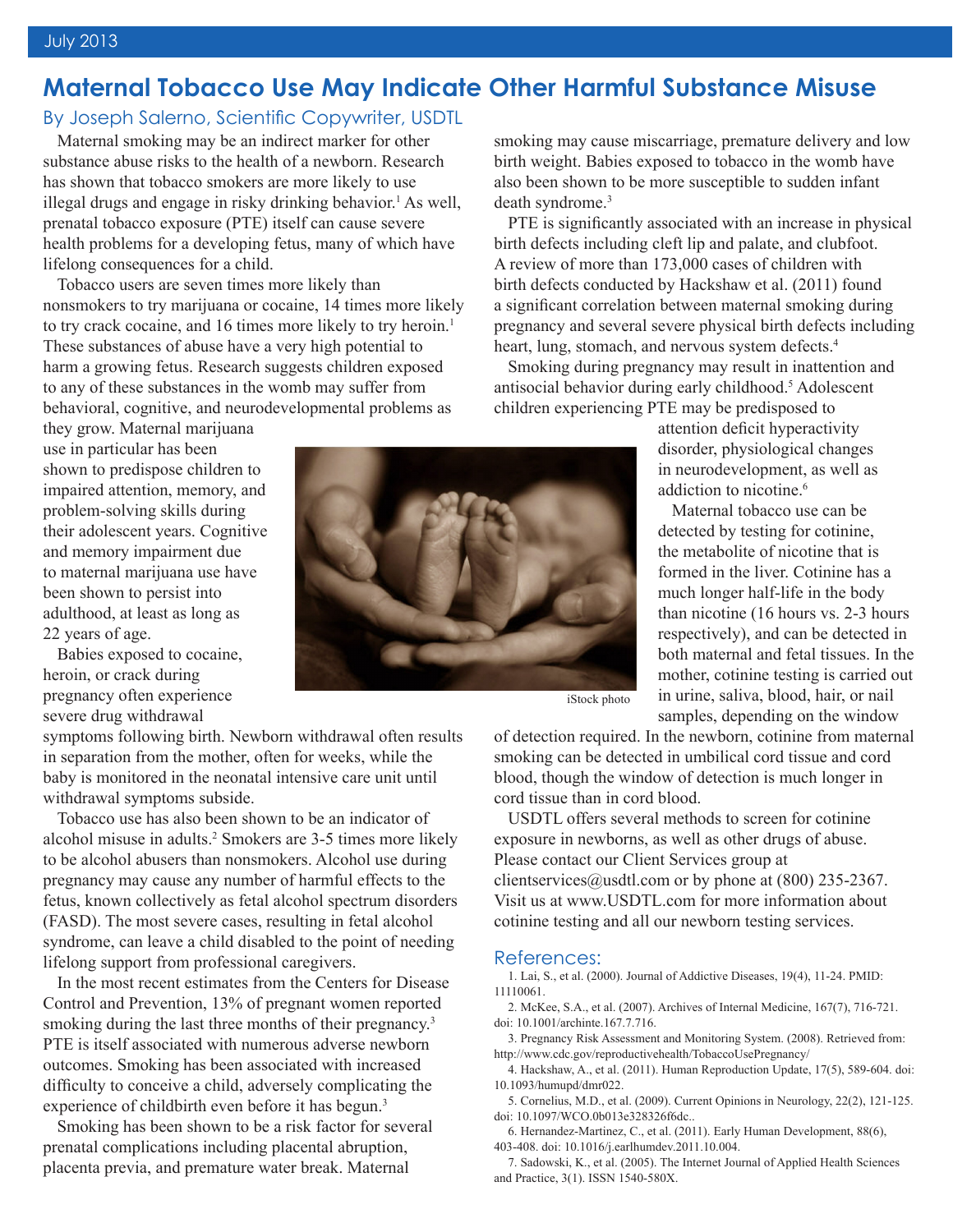## **Maintaining Chain-of-Custody Protects Health Institutions and Newborns** By USDTL Staff

The movement and location of physical evidence from the time it is obtained until the time it is presented in court is the legal definition of chain-of-custody. The results of any newborn alcohol or substance of abuse test performed at USDTL may eventually be presented as evidence in a court of law, and this is why USDTL maintains universal chain-of-custody regardless of the client source of testing specimens. A court can exclude the results of a test if a chain-of-custody for the newborn sample was not maintained by the hospital and USDTL.

Chain-of-custody for specimens sent to USDTL is maintained as a chronological paper trail of collection and transfers of specimens throughout the testing process. The paper trail is signed and dated by each person who handles the specimen, both when they receive the specimen into their own hands, and when they hand it off to the next person in the process. Less transfers of a specimen that need to be documented is better for the chain-of-custody overall. A well maintained and legal chain-of-custody begins at the time of specimen collection and continues uninterrupted until test results have been presented in court, if necessary.

There are several key elements of the chain-of-custody for alcohol and drug test samples that must be present when samples arrive at USDTL. First, the specimen container must be sealed with an intact security seal. Next, the sample must be accompanied by a Chain-of-Custody and Control Form with an identification number matching the number on the specimen container. The Chain-of-Custody and Control Form is the first piece of the chain-of-custody paper trail. Thirdly, the Chain-of-Custody and Control Form must be signed and dated by an authorized agent from the client. If one or more of these elements are missing, USDTL must return the sample to the client.

An unbroken chain-of-custody ensures sample integrity in several ways that preserve the legal usefulness of alcohol and drug testing results. Chain-of-custody ensures that the original sample is the same as the one that is tested and ensures that the integrity of the sample is preserved during transport. Tampering, substitution, or alteration of the sample prior to being tested is prevented by the chain-of-custody process, which ensures that it has



iStock photo

been handled only by the donor, a qualified collector, and lab testing personnel.

Maintaining chain-of-custody for newborn samples destined for alcohol and drug testing is a simple process, but all those who handle a drug testing specimen need to be vigilant about the process nonetheless. Diligent maintenance of chain-of-custody is always in the child's best interest. Unfortunately, it is only when the legal impact of an improperly maintained chain-of-custody is realized, that the full value of a well maintained chain-of-custody is understood. Ultimately, chain-of-custody protects the institution that is collecting the specimen, as well as the newborn whose health and well-being may rely on the results of a USDTL alcohol or drug test.

#### References:

Giannelli, P. (1996). Forensic Science: Chain of Custody. Criminal Law Bulletin, 32(5), 447-465.

**Like what we have to share?** Follow us! We participate in the following social media and contribute new information on a timely basis.